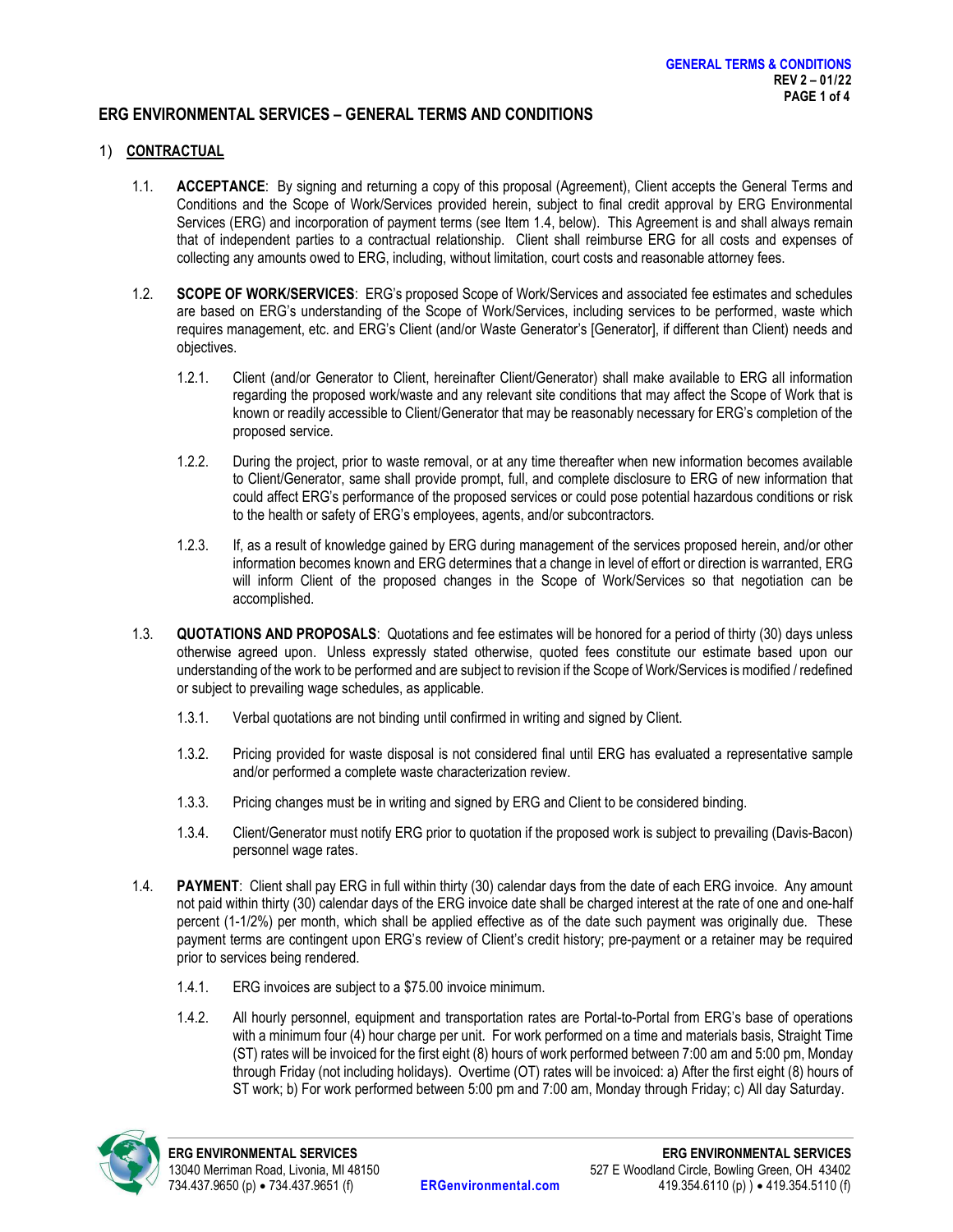Double Time (DT) rates will be invoiced for: a) Work performed all day Sunday; b) Work performed on the following Federal holidays (including the weekday observation of said holidays): New Year's Day, Memorial Day, Independence Day, Labor Day, Thanksgiving Day, and Christmas Day.

- 1.4.3. If pricing contained herein reflects transport of Generator's waste(s) on a Less Than Load (LTL) basis, transport will be on a combined shipment along with other waste generators, to be coordinated at ERG's scheduling convenience. LTL pricing includes one-half (1/2) hour of on-site loading time per vehicle; additional on-site time will be invoiced at a demurrage rate of \$135.00/hour/vehicle. If transport must be coordinated to meet Client/Generator's scheduling convenience, a dedicated transport event can be performed for an additional cost, with applicable demurrage costs, as specified above.
- 1.4.4. A fuel surcharge will be assessed on ERG's invoiced equipment and transportation rates. The applicable surcharge will be based on the petroleum pricing for the Midwest Region that appears on the following DOE website for the week the work is performed: http://www.eia.doe.gov/oog/info/wohdp/diesel.asp
- 1.4.5. Waste disposal surcharges, if any, may not be included in this proposal and may be invoiced separately from the base costs provided herein. Client/Generator must provide backup documentation in order to assist with proper waste characterization, including but not limited to recent laboratory analysis, product SDS's, product spec sheets, detailed waste generating process documents, etc. If analysis has not been conducted on spent waste streams within the calendar year, updated analysis may be required for approval.
- 1.4.6. Lamp Counts: Billing counts for Client's/Generator's lamps processed by ERG are ascertained by the gross weight of the shipment divided by the average unit weight of the type of lamp(s) shipped.
- 1.4.7. If a waste manifest is used to transport Generator's waste, an EPA-mandated E-Manifest of \$38.00 per manifest will be assessed to Client/Generator.

# 2) SITE CONDITIONS

- 2.1. SITE HAZARDS, SURFACING MATERIALS, UTILITIES AND SUBSURFACE STRUCTURES. All ERG field activities will be conducted in a safe and timely manner.
	- 2.1.1. All site work will to be performed under Level D health and safety conditions, unless specifically quoted otherwise. If Level D work is upgraded to Level C or higher, all pricing will be renegotiated. Prior to commencement of any activity on the site, Client agrees to inform ERG of hidden site conditions, features and hazards, both surface and underground, that are known to Client and may interfere with the planned activities, may be damaged by the proposed work activities, and/or may represent a health or safety hazard.
	- 2.1.2. If the existence of such conditions are unknown, ERG may, in its sole judgment and at Client's expense, perform or arrange with others for investigations to discover such conditions or hazards and the protection required thereof.
	- 2.1.3. Client shall be responsible for the identification of all utilities and subsurface structures within the property lines of the project site which are not identified by an independent utility marking service.
	- 2.1.4. During the use of heavy equipment (including but not limited to ERG service vehicles, vacuum tankers, heavy equipment trailers, subsurface probe's tractor/trailer, excavators, loaders, gravel/dump trucks, etc, as applicable), care will be taken to preserve the existing site surfacing materials (including but not limited to asphalt, concrete, gravel, bare soil, sand, landscaped grasses, etc). Due to the weight of the heavy equipment, ERG cannot guarantee site surfacing materials and/or other landscaping will not be impacted as a result of performing authorized services within the property lines of the project site.
	- 2.1.5. Client agrees to indemnify and hold ERG harmless from any and all claims, damages, losses, liabilities and expenses, including attorney fees, arising out of or resulting from any damage to:
		- 2.1.5.1. Site utilities and/or subsurface structures caused by ERG and/or its subcontractors that were not identified or misidentified by an independent utility marking service, Client and/or Others.
		- 2.1.5.2. Site surfacing materials and/or other landscaping caused by ERG and/or its subcontractors as a result of performing authorized services.

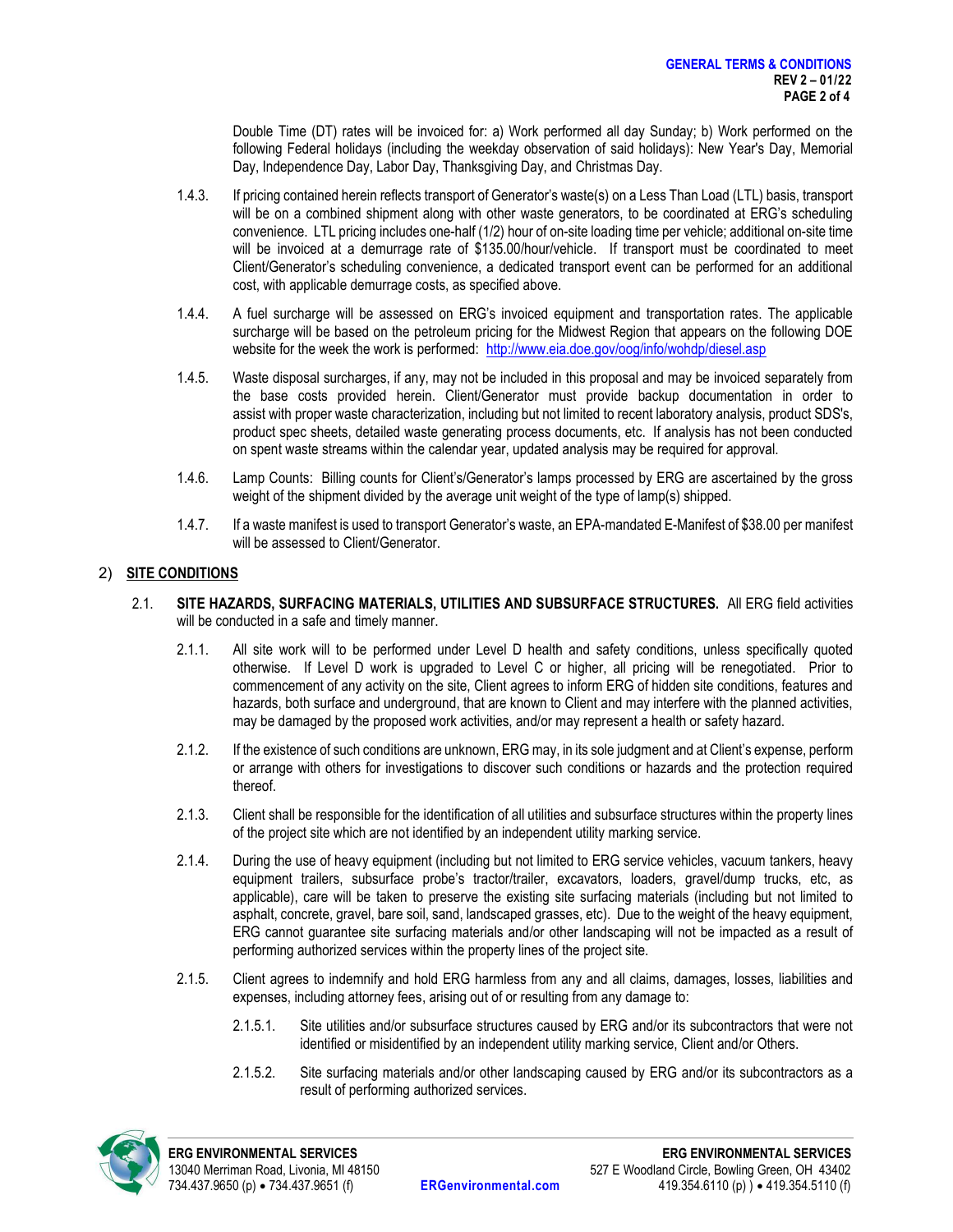2.2. **ACCESS:** Client will arrange for and provide such access to all areas of the proposed work site (including roadways, buildings, railways, private property, etc.) as is necessary for ERG to perform its services contained within the Scope of Work/Services. Modifications to the site necessary to facilitate the work shall be at Client's expense. ERG will not be responsible for obtaining access nor permission to perform work on or off the subject property. ERG and its subcontractors will be provided unencumbered access to the site.

## 3) GENERATOR / WASTE MANAGEMENT

- 3.1. OWNERSHIP OF WASTE / LABORATORY SAMPLES: Samples from Client/Generator, submitted to ERG by the Client/Generator or residue thereof after analysis, shall remain the property and responsibility of Client/Generator for purposes of special handling, hazardous waste transport and/or disposal. Unless otherwise agreed, sample residuals shall be disposed of or returned to Client/Generator upon completion of analysis, at the discretion of ERG.
	- 3.1.1. Samples will be analyzed under normal processing time of five (5) to ten (10) working days (not including Federal holidays). All samples will be retained for thirty (30) calendar days from date of collection unless an extension is requested in writing.
- 3.2. WASTE SHIPPING REQUIREMENTS: It is the responsibility of Generator to properly package, mark, and label their hazardous materials or hazardous waste in compliance with Department of Transportation (DOT) requirements.
	- 3.2.1. Client/Generator acknowledges that while ERG may identify and/or provide waste packaging, marking and labeling materials, it is the sole responsibility of Generator to maintain compliance with DOT regulations. The same Generator responsibilities apply to bulk hazardous waste/material shipments.
	- 3.2.2. All waste containers must be suitable for transport pursuant to DOT requirements or recovery drums will be provided and utilized by ERG, at a charge of \$245.00 per steel drum (\$295.00 per poly drum) to Client.
- 3.3. SELECTION OF DISPOSAL FACILITY: Client/Generator acknowledges that ERG has no responsibility for the selection of a waste treatment technology nor Treatment, Storage, and Disposal Facility (TSDF) for each of Generator's waste streams, as this is solely the responsibility of Generator.
	- 3.3.1. Client/Generator further acknowledge that while ERG may identify potential TSDF's that are capable of managing Generator's waste(s), ERG will not select any specific TSDF for any waste stream on behalf of Generator.
	- 3.3.2. Title and all other incidentals of ownership to the waste material shall pass directly from Generator to the TSDF designated by the Generator (or Client on behalf of Generator, if so authorized).
	- 3.3.3. Testing facilitated by ERG and/or transportation of any waste material by ERG shall not relieve Generator of any of its obligations or liabilities under the Comprehensive Environmental Response, Compensation and Liability Act, 42USC 9601 et seq.; the Resource Conservation and Recovery Act of 1976, 42 USC 9601 et seq.; or the Natural Resources and Environmental Protection Act, MCLA 324.181 et seq., and/or any other regulations which pertain to management of the site conditions / waste / etc. outlined herein, each as may be amended from time to time.
- 3.4. RECYCLING: Materials and/or wastes for which ERG has accepted title may be beneficially recycled through re-use, resale, secondary recycled feed stock, smelting, extrusion, and/or other acceptable methods, at the discretion of ERG. Recycling / recovery value remains with ERG.
- 3.5. PCB MATERIALS: Mineral oil for dechlorination must contain less than one percent (1%) water, less than 1% solids, and must pass saponification testing parameters or special pricing may apply. Analytical must be provided by Client/ Generator for all PCB material prior to removal of PCB materials from Client's/Generator's site.
	- 3.5.1. If Client's/Generator's analytical is greater than one (1) year old, ERG will obtain a sample and analysis of each item, and a charge of \$105.00 per sample will be invoiced to Client/Generator. ERG's pricing assumes a Storage for Disposal Date (SFDD) of less than one (1) month, otherwise disposal surcharges may apply.
	- 3.5.2. PCB wastes destined for Environmental Recycling in Bowling Green, Ohio cannot contain RCRA constituents in excess of their individual regulatory limits.